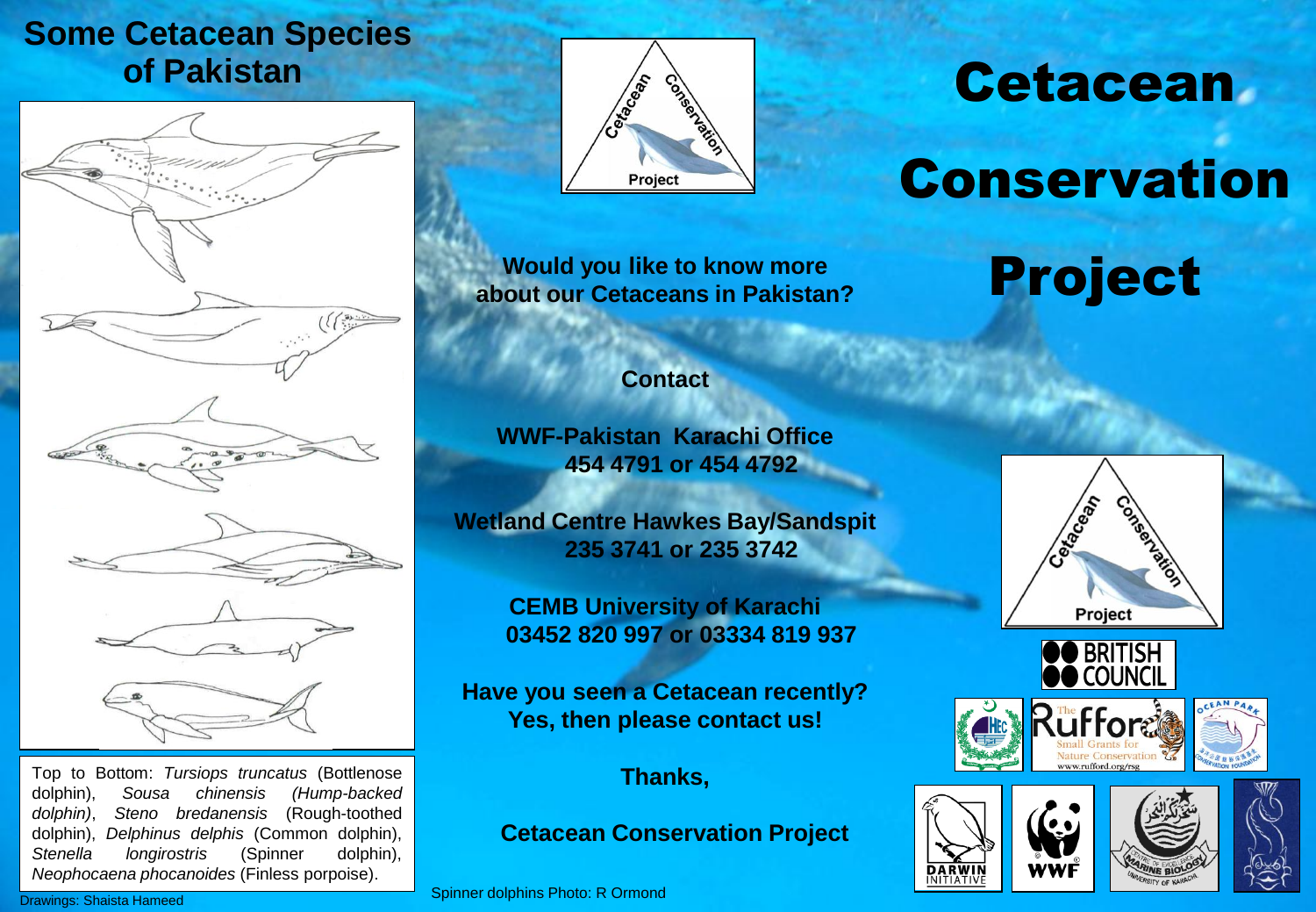#### **Cetacean Conservation Project**

**Recent evidence indicates that significant, previously unstudied populations of over 20 species of whale and dolphin occur within the Pakistani EEZ (NE Indian Ocean).**

**The Cetacean Conservation Project (CCP) will undertake surveys urgently needed to determine their abundance, diversity, and seasonal habitat use, assess the status of their pelagic environment and document threats to their populations.**

**The CCP will develop management options and recommendations, helping to fulfill our National Conservation Strategy.**

**It will emphasize, through Karachi University, capacity building and training of Pakistani students, academics and fisheries officers.**

**Sustainability will be achieved by establishing, with WWF-Pakistan, an active national cetacean conservation group.**

## **What are Cetaceans?**

**Cetacean is the collective name for whales, dolphins, and porpoises**

- **They are mammals, like us, and need to breath air**
- **They live off the coast of Pakistan, which is part of the Indian Ocean Sanctuary (IOS)**
- **Cetaceans are an important part of Pakistan'<sup>s</sup> marine biodiversity**
- **Cetaceans do have problems with their ecosystem due to pollution, being caught accidentally in nets, a lack of food, being hurt accidentally by propellers, and degradation of their habitat**
- **They are endangered and are listed on the IUCN Red List and CITES**

**We can identify individuals by their fins:**

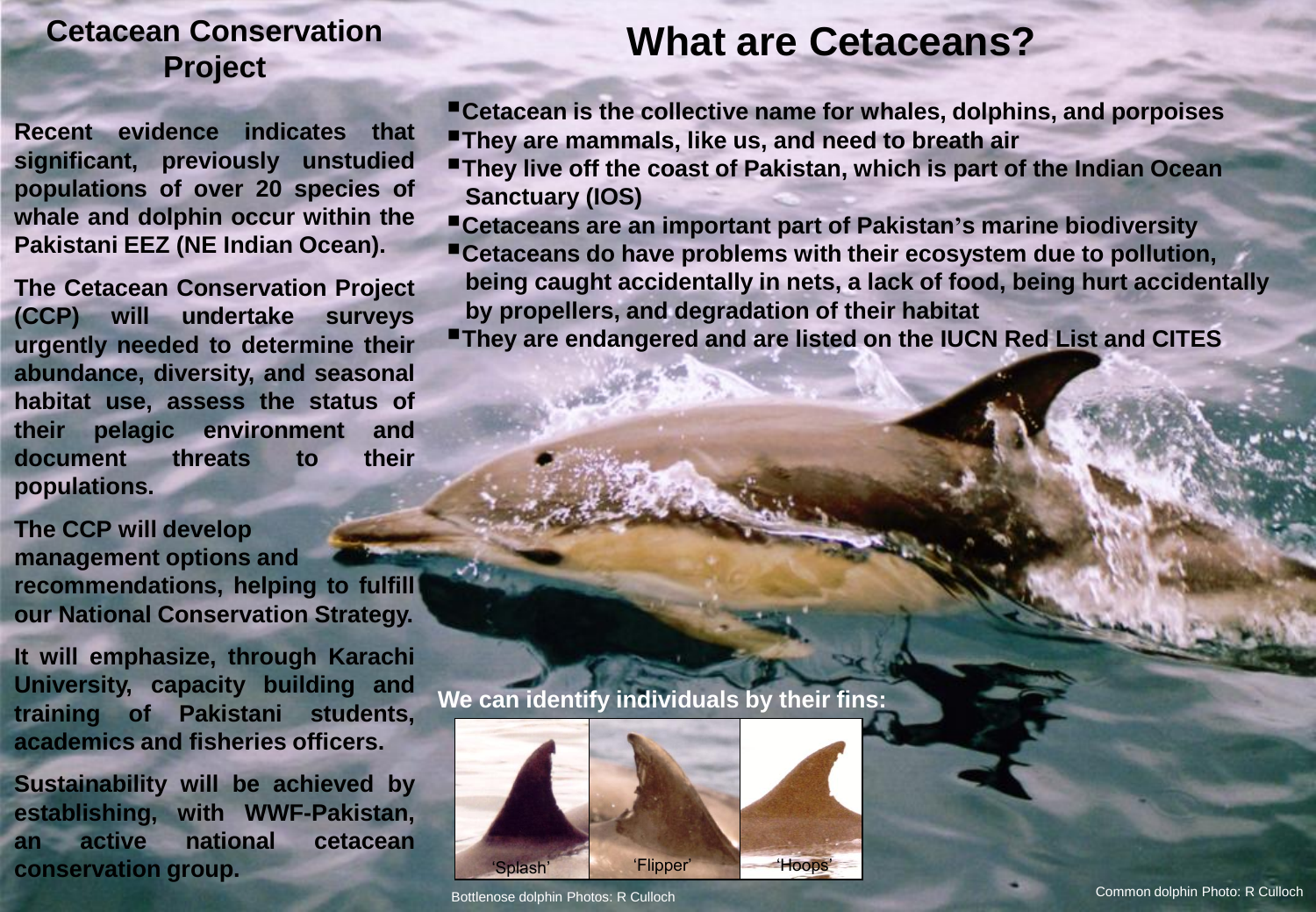

# **CETACEAN CONSERVATION PROJECT**



**CONTACT DETAILS: WWF-P 4544791-3, 2353741-3 & CEMB: 03334819937, 03452820997**